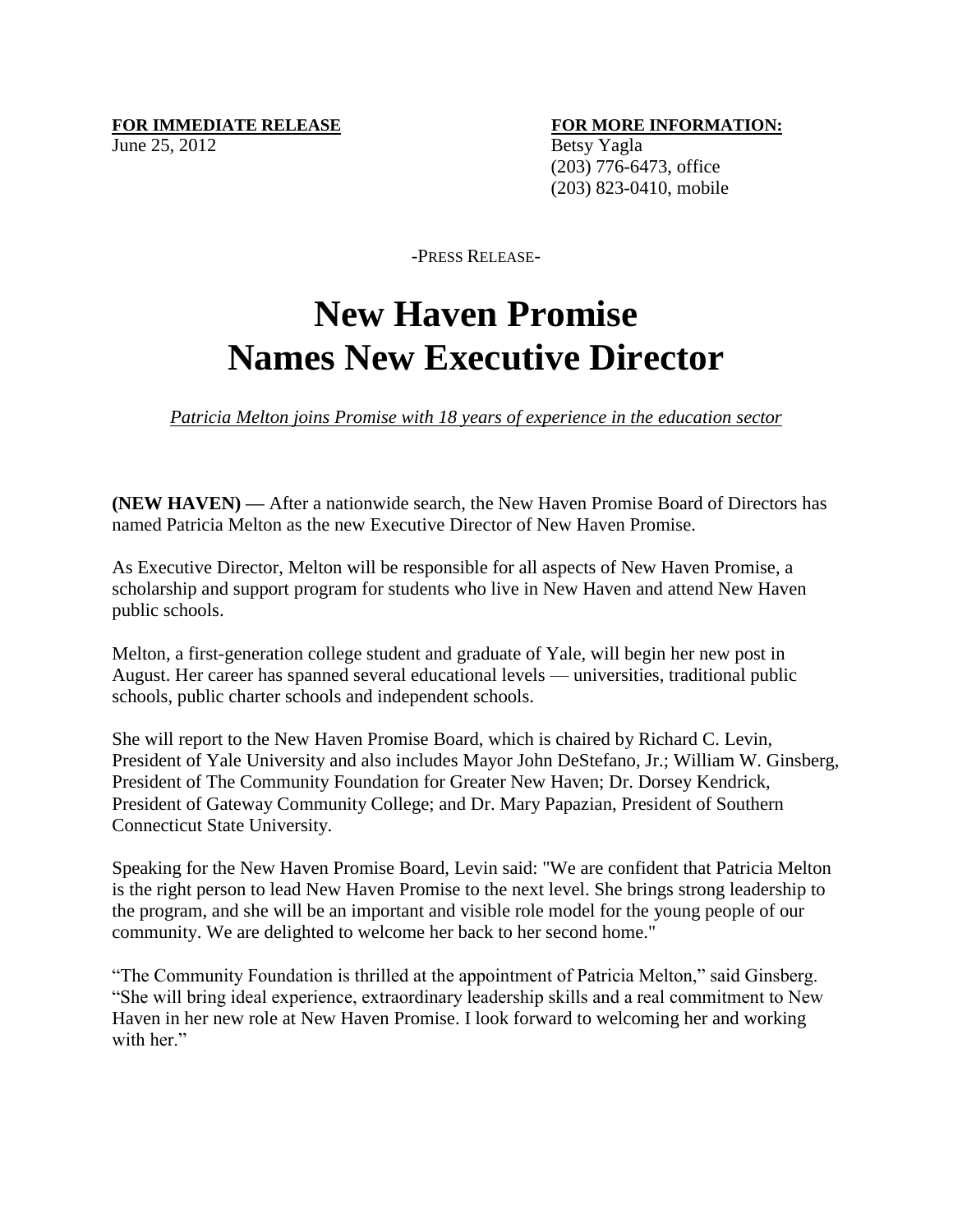Most recently, Melton served as the Assistant Dean of Instruction for the Early College program at Vincennes University in Indianapolis, Ind. Early College blends high school and college: students simultaneously earn a high school diploma and an associate degree.

In that post, Melton developed the strategic plan for Ben Davis University High School and implemented the plan at six other schools. The BDU partnership is one of the highest performing early colleges in the nation: 100 percent of BDU students received their high school diploma and 85 percent completed the associate degree from Vincennes University.

Melton rebranded and strengthened X-Mester, a signature program at BDU. The program pairs mostly first-generation aspiring college students — who study and live on a university campus for two weeks — with "fellows," elite college students and graduates who serve as teachers, mentors and role models. Several of the fellows have since joined the educational field and participating students' performance has improved by a cumulative full letter grade in just two years.

"We need our young people to be college ready when they graduate from high school and to have the resources to graduate college," said DeStefano. "New Haven Promise is a cornerstone of New Haven School Change. Pat Melton brings the personal and professional experiences to get this job done. Her success will be the success of our children. Let's get to work!"

"Returning to New Haven is certainly special to me, and it is a great honor to be selected to help realize the educational and career dreams of youth in the city," said Melton. "New Haven Promise is a bold program — fundamentally changing lives and launching 21st century careers for New Haven's youth. New Haven Promise will ensure that our city's youth thrive in the new economy."

Prior to Vincennes University, Melton was the Chief Academic Officer at Indiana's third-largest school district, the Evansville Vanderburgh School Corporation. From 2005-07 she was the lead consultant on a Center of Excellence in Leadership of Learning project to create 10 Early College High Schools and from 2003-04 she was the senior program officer at the KnowledgeWorks Foundation in Cincinnati, Ohio.

A native of Cleveland, Ohio, she earned her B.A. from Yale University. That was followed by a M.Ed. from Arizona State University, where she was an inaugural member of the federally funded Leadership for Educational Entrepreneurs Fellowship Program. Melton is currently completing her doctoral program and dissertation at the University of Pennsylvania.

A former U.S. Olympic Trials finalist and All American in track and field, Melton was honored by the National Collegiate Athletic Association (NCAA) with a 2007 Silver Anniversary Award that recognizes former student-athletes who have distinguished themselves in their professional field since completing their college athletic careers.

In 1994, she became the only woman in 30 years to receive the New England Preparatory School Athletic Association Souders Memorial Award for distinction in life and sports through high ideals, leadership and accomplishment.